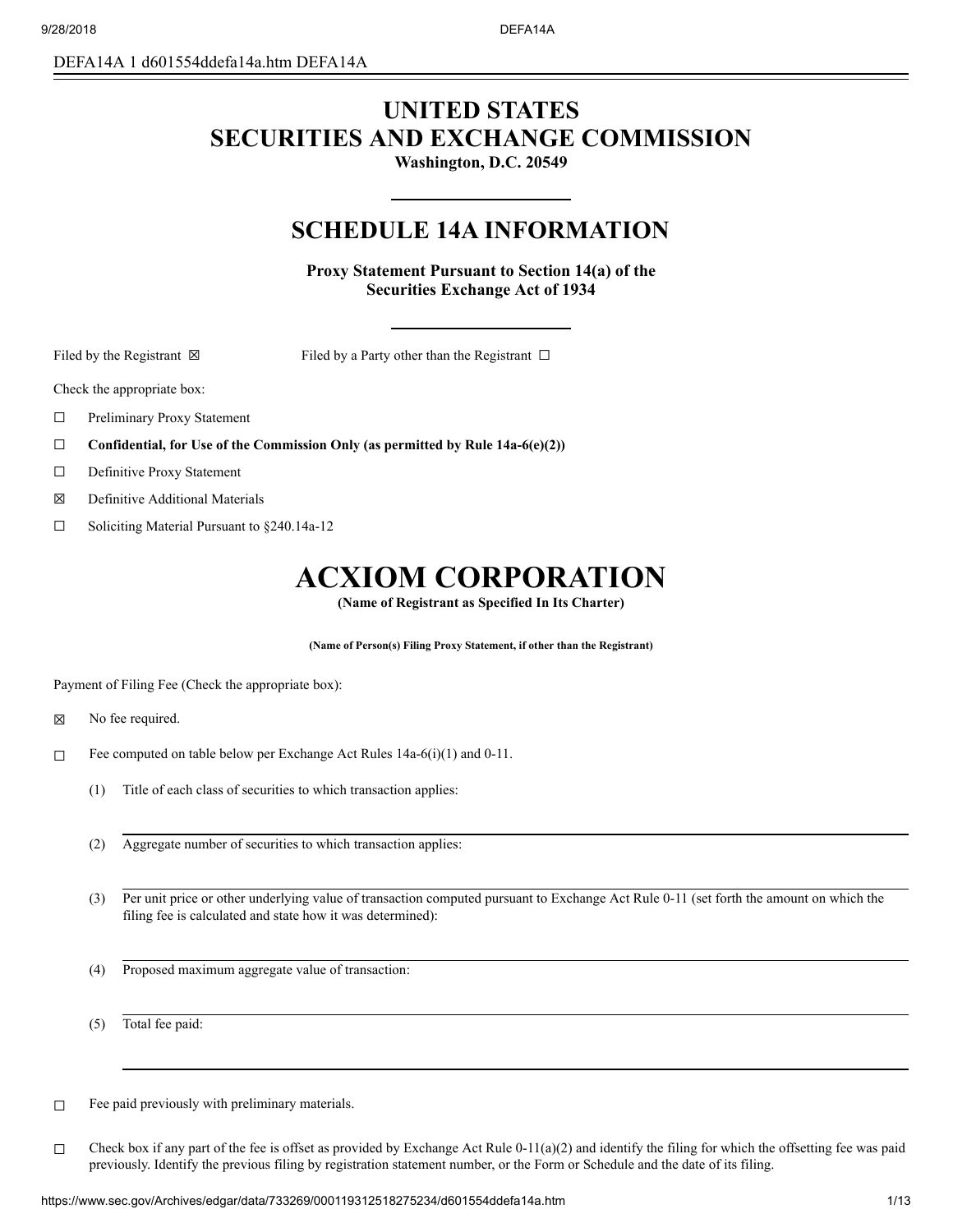(1) Amount Previously Paid:

| (2) | Form, Schedule or Registration Statement No.: |
|-----|-----------------------------------------------|
|     |                                               |
| (3) | Filing Party:                                 |
|     |                                               |
| (4) | Date Filed:                                   |
|     |                                               |
|     |                                               |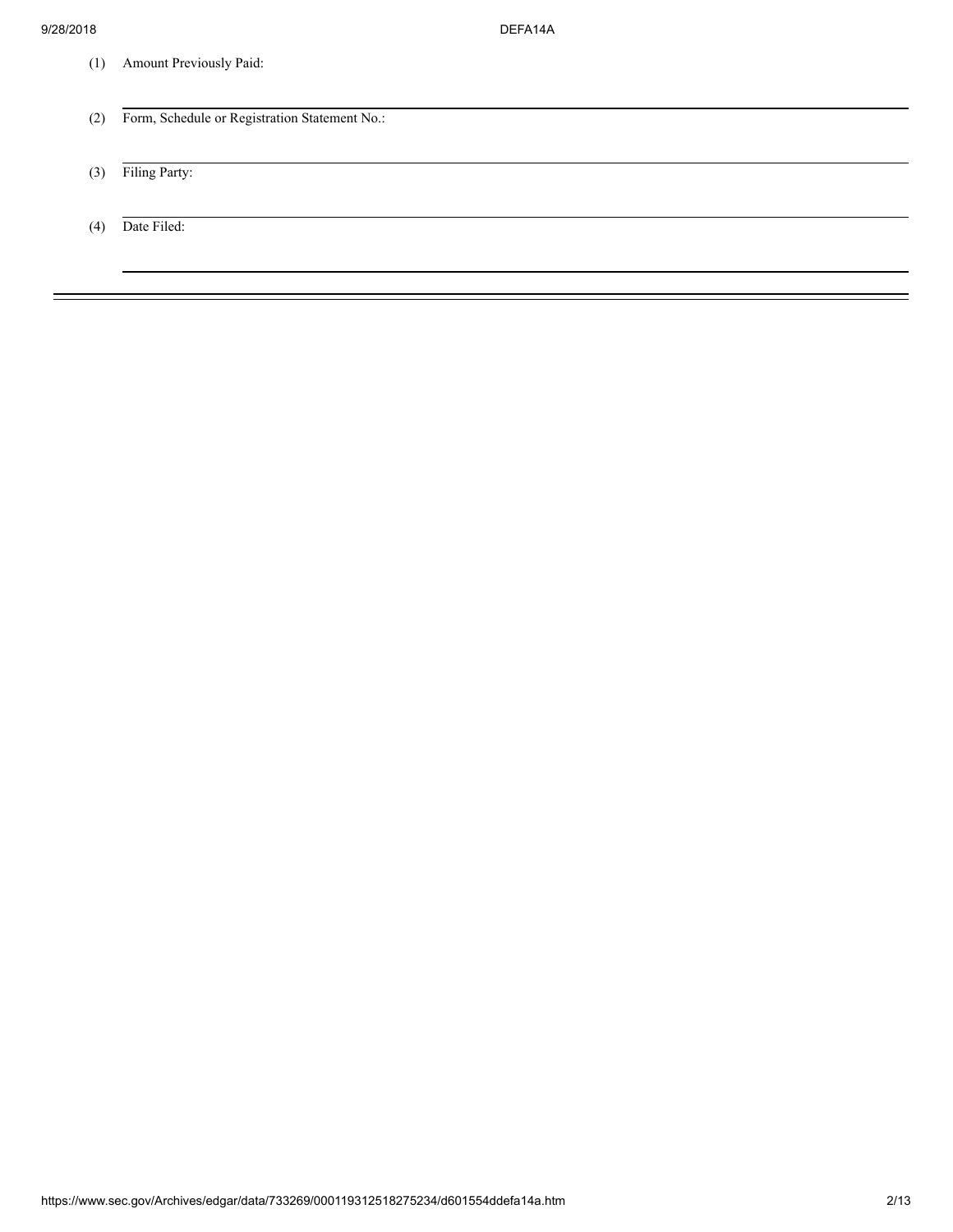This Schedule 14A filing consists of the following communications relating to the proposed acquisition of the Acxiom Marketing Solutions ("AMS") business of Acxiom Corporation (the "Company") by The Interpublic Group of Companies, Inc. ("IPG") pursuant to the terms of a Membership Interest Purchase Agreement, dated as of July 2, 2017, by and among the Company, IPG, LiveRamp, Inc., a wholly owned subsidiary of the Company and Acxiom Holdings, Inc., a wholly owned subsidiary of the Company:

- (i) Frequently Asked Questions Regarding Equity Award Treatment in IPG Transaction for AMS Employees in China; and
- (ii) Frequently Asked Questions Regarding Equity Award Treatment in Reorganization Transactions for LR Employees in China.

The items listed above were first used or made available on September 17, 2018.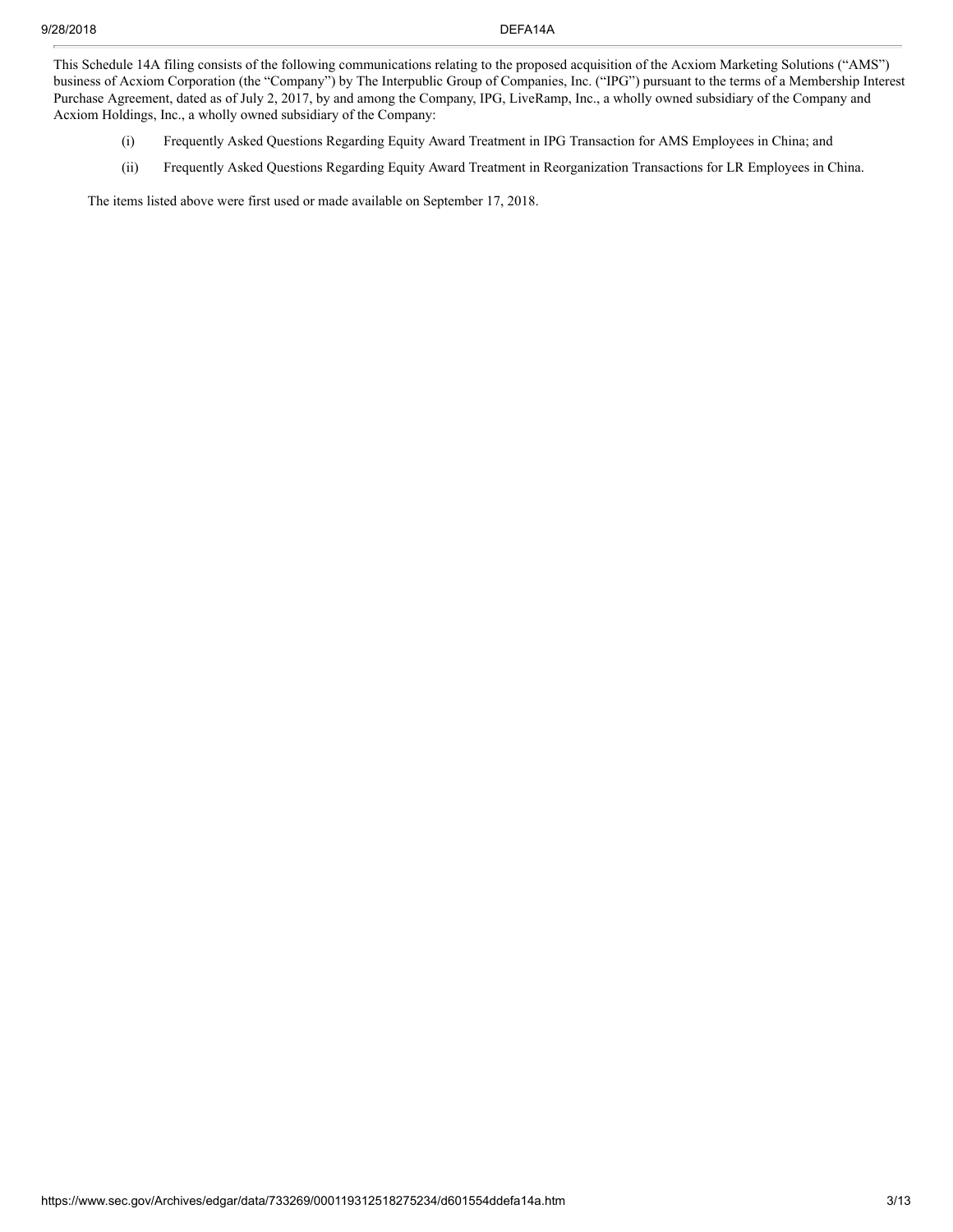# **FREQUENTLY ASKED QUESTIONS REGARDING EQUITY AWARD TREATMENT IN IPG TRANSACTION**

# **FOR AMS EMPLOYEES IN CHINA**

#### **Q1. What is the transaction?**

Acxiom Corporation, the parent company of Acxiom Greater China Information Services, Ltd. ("Acxiom-SH"), has entered into a definitive agreement with The Interpublic Group of Companies, Inc. ("IPG") pursuant to which the Acxiom Marketing Solutions ("AMS") business of the Acxiom group of companies will be sold to IPG.

- The transaction is expected to be completed on or about October 1, 2018 (the "Closing").
- After the Closing, Acxiom-SH will be ultimately owned and controlled by IPG, and will no longer be part of the Acxiom group of companies.

At or about the same time, Acxiom Corporation (which operates the LiveRamp business) has entered into an agreement and plan of merger with High Garden Merger Sub, Inc. and Acxiom Holdings, Inc. whereby Acxiom Holdings, Inc. will become the new parent company of the Acxiom group of companies and the remaining LiveRamp business.

#### Q2. How does the transaction impact the restricted stock units ("RSUs") granted to AMS employees by Acxiom Corporation?

Immediately prior to the time of Closing:

- The Acxiom Corporation 2005 Equity Compensation Plan (the "Plan") and any RSUs granted to an AMS employee by Acxiom Corporation will be transferred to and assumed by Acxiom Holdings, Inc.
- The RSUs will have their vesting accelerate in full and you will be issued shares in Acxiom Holdings, Inc. in settlement of the vested RSUs.
- You will be taxed on the value of the Acxiom shares received and taxes will be withheld from payroll (or by any other method permitted under the Plan and applicable law), per the usual process upon vesting of RSUs.

#### **Q3. How does the transaction impact any Acxiom shares held by AMS employees?**

As you may know, Acxiom-SH has registered the Plan with the State Administration of Foreign Exchange ("SAFE") so that the Plan can be offered in China and you can receive funds related to the Plan (e.g., sale proceeds) in compliance with SAFE regulations.

Following the Closing, Acxiom-SH will have a limited period of time (generally, 20 business days) in which to de-register the Plan with SAFE as it will not be eligible to maintain the registration once it is no longer a part of the Acxiom group of companies.

As a result, *you will not be eligible to hold any Acxiom shares*. If you were to hold Acxiom shares after Acxiom-SH de-registers the Plan with SAFE, there would not be a legal way for you to receive any funds related to such shares (e.g., sale proceeds) in China and it would be a violation of the SAFE regulations to keep any funds outside of China.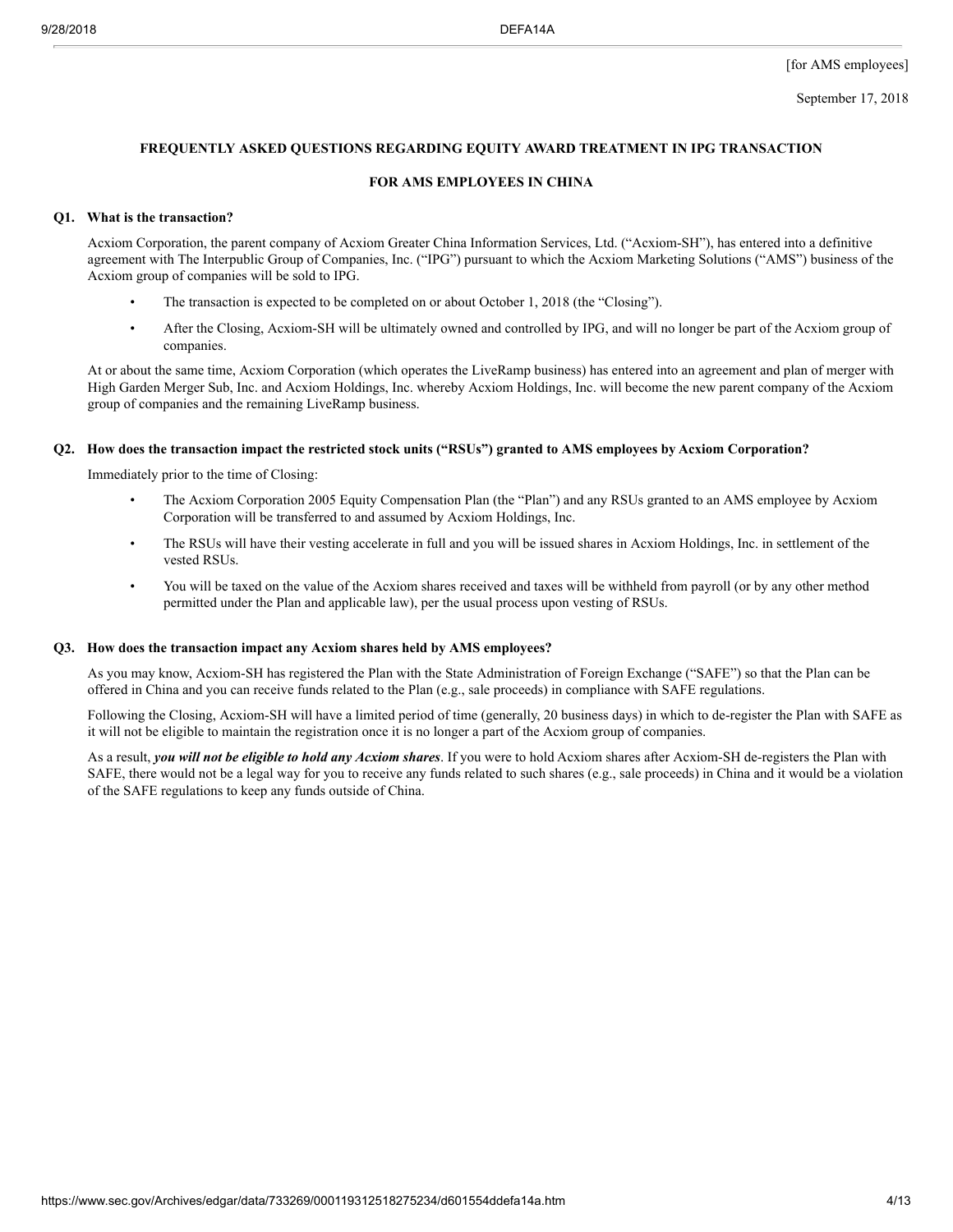Therefore, you must sell any Acxiom shares you hold, including any shares you receive from the acceleration of the RSUs at Closing, as soon *as possible following the Closing but in no event later than October 10, 2018*.

#### **Q4. How will we know when the Closing occurs?**

You will receive a notice from Sasa Zhang once the Closing has occurred.

#### **Q5. How long do we have to sell Acxiom shares?**

You can sell any Acxiom shares you currently hold at any time (subject to any applicable insider trading policy or applicable law).

At the latest, *you must sell your shares by October 10, 2018* to allow Acxiom-SH sufficient time to repatriate the funds to China and complete all the necessary procedures prior to de-registering the Plan.

#### **Q6. What if we do not sell the Acxiom shares by the deadline?**

If you do not sell your shares by October 10, 2018, your shares will be automatically sold on your behalf on or after October 12, 2018.

# **Q7. How will we know when the Acxiom shares are sold?**

You will receive notification from the designated broker for the Plan, E\*TRADE, when the sale has occurred.

# **Q8. How can we sell Acxiom shares?**

You must sell your shares by contacting the designated broker for the Plan, E\*TRADE.

#### Q9. What if I am on vacation during this time period—how can shares be sold if I cannot access my E\*TRADE account?

You should contact E<sup>\*</sup>TRADE to find out about how you can sell your shares in these circumstances.

Alternatively, if you do not instruct E\*TRADE to sell your shares by October 10, 2018, your shares will be automatically sold on your behalf on or after October 12, 2018 as described above.

#### **Q10. What happens to the sale proceeds when Acxiom shares are sold?**

As is the usual practice when Acxiom shares are sold:

- Taxes will be withheld from payroll (or by any other method permitted under the Plan and applicable law).
- The sale proceeds (minus any brokerage fees) will be repatriated to China through a special account established by Acxiom-SH with HSBC and will then be delivered to your personal bank account in China as soon as practicable after the sale.

If you have not already provided the details of your personal bank account to Acxiom-SH in order to receive sale proceeds from HSBC, you will need to do so by completing the information on the acknowledgement page below.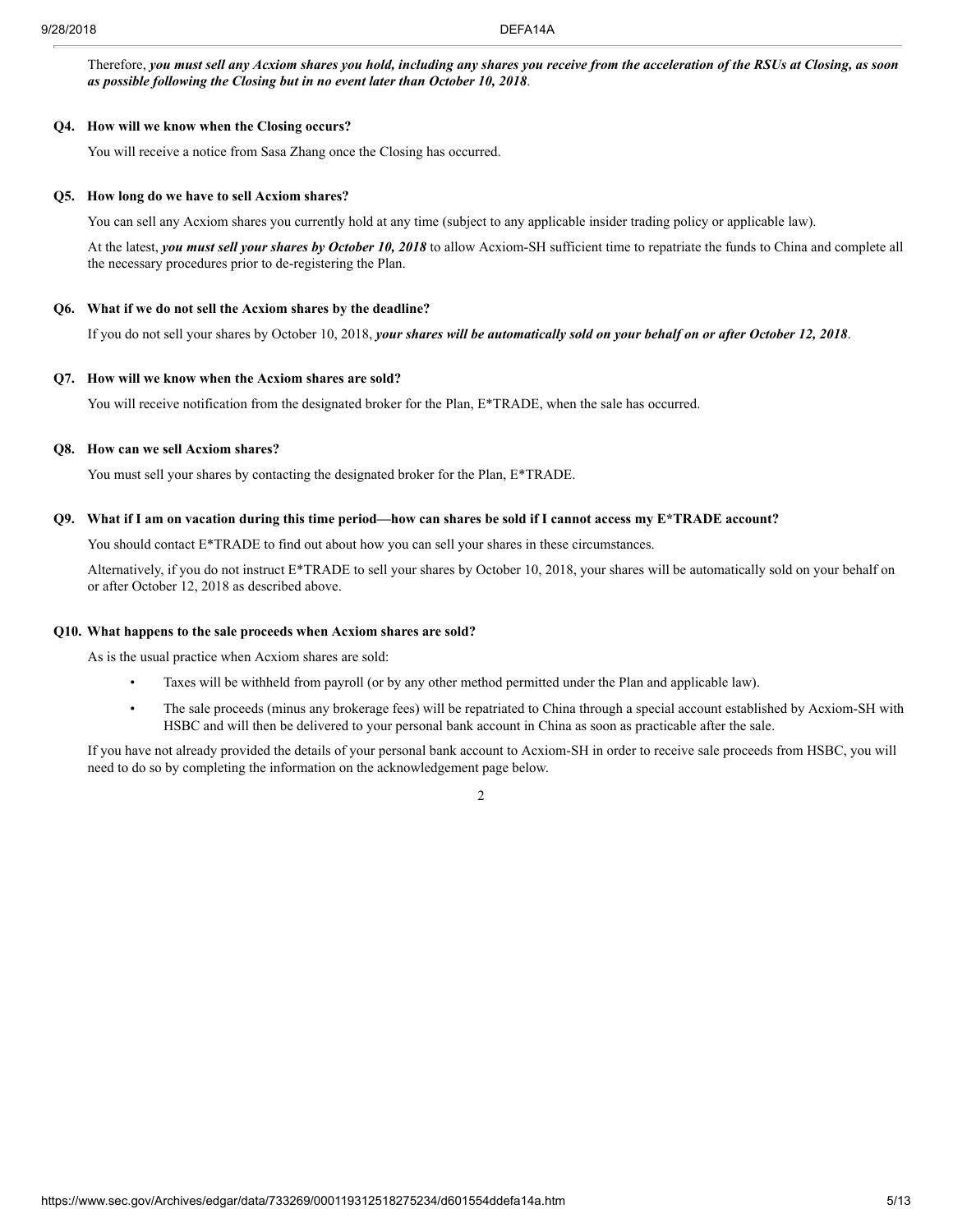# Q11. I have heard that other employees in China in the LiveRamp business will not be required to sell their Acxiom shares—why are they **allowed to keep their Acxiom shares?**

The LiveRamp business will remain part of the Acxiom group of companies and the LiveRamp entity in China will be eligible to register the Plan with SAFE. Therefore, employees who are part of the LiveRamp business will not be required to sell their Acxiom shares and the vesting of their RSUs will not be accelerated at the Closing.

# Please sign and return the attached acknowledgement form to Acxiom-SH by September 20, 2018. Please also provide your bank account **details to receive your sale proceeds, if not previously provided.**

**If you have any questions about this process, please contact Sasa Zhang ([REDACTED]).**

*[Remainder of page intentionally left blank]*

*[Acknowledgement / Signature page to follow]*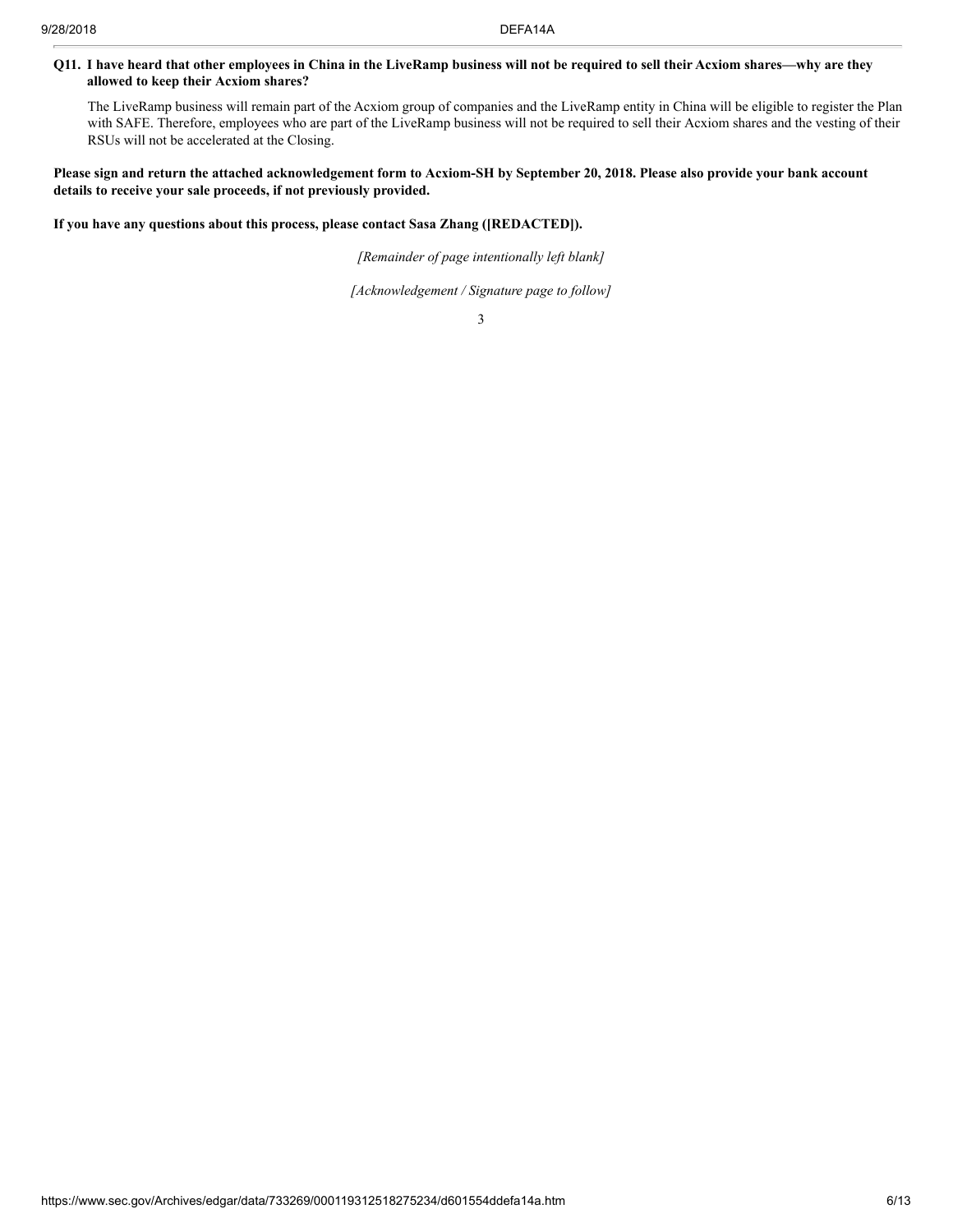#### *Forward-Looking Statements*

This communication contains forward-looking statements within the meaning of Section 27A of the Securities Act of 1933, as amended, and Section 21E of the Securities Exchange Act of 1934, as amended. Forward-looking statements generally relate to future events, including the timing of the proposed transaction and other information related to the proposed transaction. In some cases, you can identify forward-looking statements because they contain words such as "may," "will," "should," "expects," "plans," "anticipates," "could," "intends," "target," "projects," "contemplates," "believes," "estimates," "predicts," "potential" or "continue" or the negative of these words or other similar terms or expressions that concern the proposed transaction and our expectations, strategy, plans or intentions regarding it. Forward-looking statements in this communication include, but are not limited to, (i) our expectations regarding the timing, completion and expected benefits of the proposed transaction, (ii) our plans, objectives and intentions with respect to our future operations, our customers and our market, and (iii) the expected impact of the proposed transaction on our business. Our expectations and beliefs regarding these matters may not materialize, and actual results in future periods are subject to risks and uncertainties that could cause actual results to differ materially from those projected. These risks include the risk that the transaction may not be completed in a timely manner or at all; the effect of the announcement or pendency of the transaction on our business relationships, results of operations and business generally; risks that the proposed transaction disrupts current plans and operations; and general market, political, economic and business conditions. The forward-looking statements contained in this communication are also subject to other risks and uncertainties, including those more fully described in our filings with the Securities and Exchange Commission, including our Annual Report on Form 10-K for the period ended March 31, 2018. The forwardlooking statements in this communication are based on information available to Acxiom as of the date hereof.

We undertake no obligation to update the information contained in this document or any other forward-looking statement.

#### *Additional Information and Where to Find It*

Acxiom will file relevant materials with the Securities and Exchange Commission (the "SEC") in connection with the proposed transaction, including a proxy statement on Schedule 14A. Under the proposed terms, promptly after filing its proxy statement with the SEC, Acxiom will mail or otherwise make available the proxy statement and a proxy card to each stockholder entitled to vote at the annual meeting relating to the proposed transaction. ACXIOM STOCKHOLDERS AND OTHER INVESTORS ARE ADVISED TO CAREFULLY READ THESE MATERIALS (INCLUDING ANY AMENDMENTS OR SUPPLEMENTS THERETO) AND ANY OTHER RELEVANT DOCUMENTS FILED WITH THE SEC IN RESPECT OF THE PROPOSED TRANSACTION WHEN THEY BECOME AVAILABLE, AS THOSE DOCUMENTS WILL CONTAIN IMPORTANT INFORMATION ABOUT THE PROPOSED TRANSACTION AND THE PARTIES TO THE PROPOSED TRANSACTION. Acxiom stockholders and other investors may obtain free copies of the proxy statement and other relevant materials in connection with the proposed transaction (when they become available), along with other documents filed by Acxiom with the SEC, at the SEC's website (http://www.sec.gov).

The directors and executive officers of Acxiom may be deemed to be participants in the solicitation of proxies from the stockholders of Acxiom in connection with the proposed transaction. Information regarding the interests of these directors and executive officers in the transaction described herein will be included in the proxy statement described above. Additional information regarding Acxiom's directors and executive officers is also included in Acxiom's proxy statement for its 2018 Annual Meeting of Stockholders, which was filed with the SEC on August 24, 2018. This document is available free of charge as described in the preceding paragraph.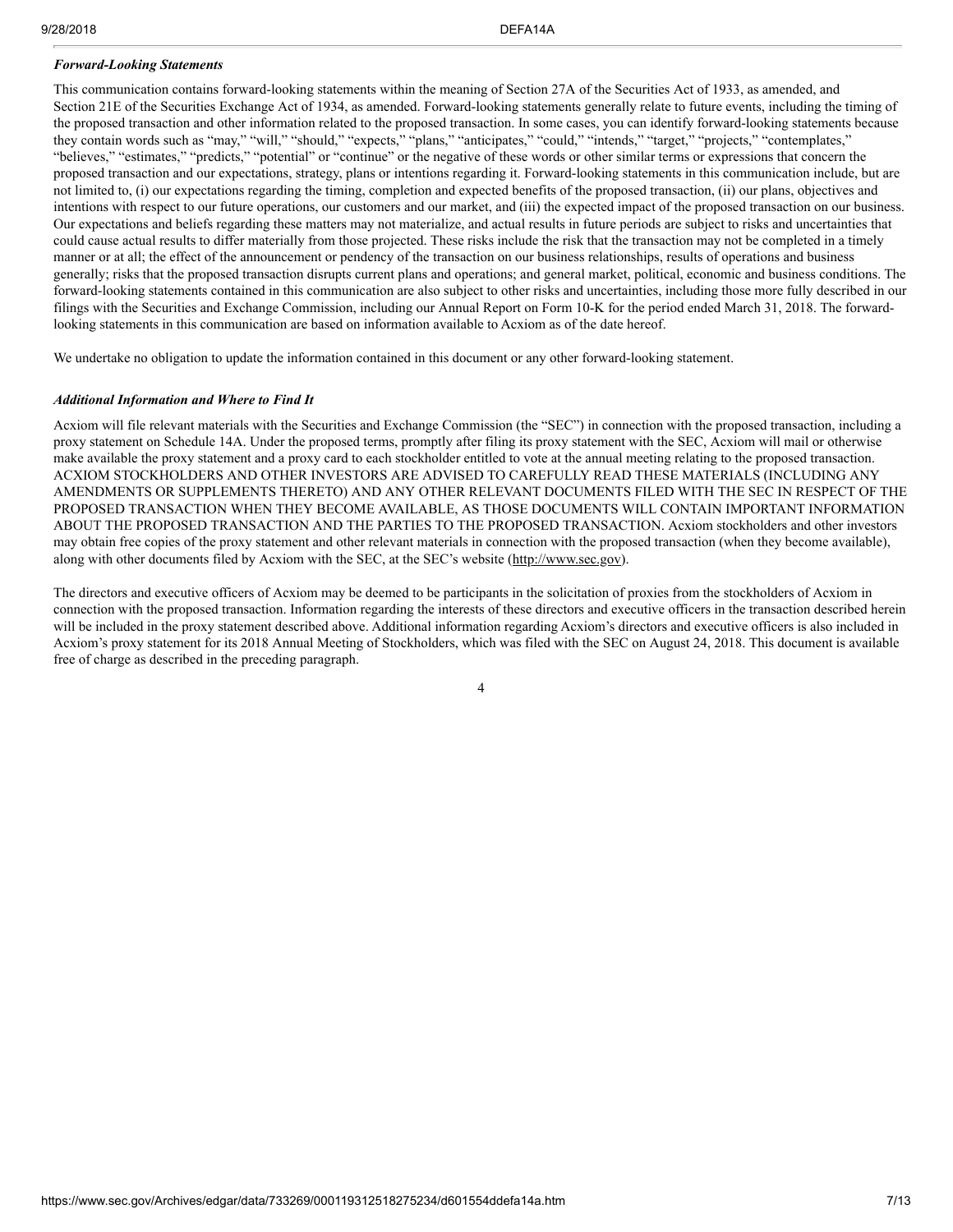#### **ACKNOWLEDGEMENT REGARDING EQUITY AWARD TREATMENT IN IPG TRANSACTION**

#### **FOR AMS EMPLOYEES IN CHINA**

I acknowledge that I have received the "FREQUENTLY ASKED QUESTIONS REGARDING EQUITY AWARD TREATMENT IN IPG TRANSACTION FOR AMS EMPLOYEES IN CHINA" dated September 17, 2018.

I understand that upon the closing of the transaction in which the Acxiom Marketing Solutions ("AMS") business is sold to The Interpublic Group of Companies, Inc. ("IPG") (the "Closing"), my employer, Acxiom Greater China Information Services, Ltd. ("Acxiom-SH"), will no longer be part of the Acxiom group of companies.

I understand that upon Closing, any restricted stock units ("RSUs") granted to me by Acxiom Corporation will be accelerated in full and I will receive shares of Acxiom Holdings, Inc.

I understand that, due to State Administration of Foreign Exchange ("SAFE") regulations, I must sell any Acxiom shares that I hold by October 10, 2018.

I understand that if I have not sold all my Acxiom shares by October 10, 2018, my Acxiom shares will be automatically sold on or after October 12, 2018.

I understand that there is no guarantee of what the stock price of the Acxiom shares will be at any time and that Acxiom Corporation, Acxiom Holdings, Inc., Acxiom-SH and E\*TRADE are not responsible for any loss I may realize upon the sale of my Acxiom shares.

I understand that taxes will be due and will be withheld by Acxiom-SH at vesting of my RSUs and at sale of my Acxiom shares.

I understand that the proceeds from the sale of my Acxiom shares will be delivered to my personal bank account in China following receipt of the proceeds from E\*TRADE and into a special account at HSBC.

|                                             | *** |
|---------------------------------------------|-----|
|                                             |     |
|                                             |     |
|                                             |     |
|                                             | *** |
| <b>Bank Account Details (if applicable)</b> |     |
|                                             |     |
|                                             |     |
|                                             | 5   |
|                                             |     |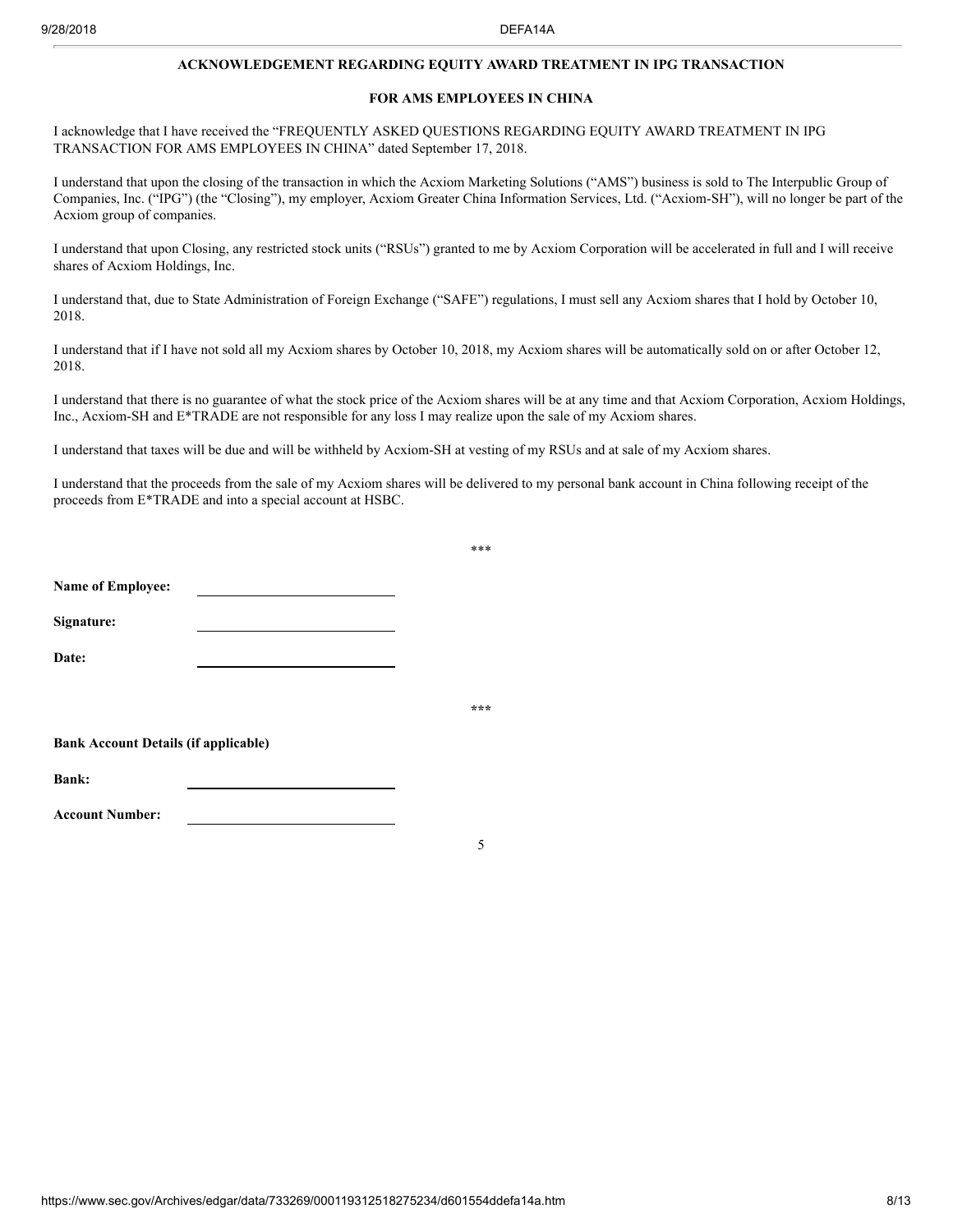[For LR Employees]

#### **FREQUENTLY ASKED QUESTIONS REGARDING EQUITY AWARD TREATMENT IN REORGANIZATION TRANSACTIONS**

#### **FOR LR EMPLOYEES IN CHINA**

#### **Q1. What are the transactions?**

Acxiom Corporation, the parent company of Acxiom Asia Global Service Center Ltd. ("Acxiom-NG"), has entered into a definitive agreement with The Interpublic Group of Companies, Inc. ("IPG") pursuant to which the Acxiom Marketing Solutions ("AMS") business of the Acxiom group of companies will be sold to IPG. Part of the AMS business includes Acxiom Greater China Information Services, Ltd. ("Acxiom-SH"), another subsidiary of Acxiom Corporation in China.

At or about the same time, Acxiom Corporation (which operates the LiveRamp business) has entered into an agreement and plan of merger with High Garden Merger Sub, Inc. and Acxiom Holdings, Inc., whereby Acxiom Holdings, Inc. will become the new parent company of the Acxiom group of companies and the remaining LiveRamp business.

Acxiom-NG will change its name to LiveRamp China ("LR China"), likely sometime in October 2018.

After the Closing, LR China (along with other parts of the LiveRamp business) will remain part of the Acxiom group of companies while Acxiom-SH (along with other parts of the AMS business) will no longer be part of the Acxiom group of companies.

These transactions are expected to be effective on or about October 1, 2018 (the "Closing").

#### Q2. How does the transaction impact the restricted stock units ("RSUs") granted to LR employees by Acxiom Corporation?

Immediately prior to the time of Closing:

- The Acxiom Corporation 2005 Equity Compensation Plan (the "Plan") and any RSUs granted to a LR employee by Acxiom Corporation will be transferred to and assumed by Acxiom Holdings, Inc.
- Your RSUs *will continue to vest* on their regular schedule, as set forth in your RSU award agreement. But after the Closing, when your RSUs eventually vest, you will no longer receive shares of Acxiom Corporation, but will instead be issued shares in Acxiom Holdings, Inc.

#### **Q3. How does the transaction impact any Acxiom shares held by LR employees?**

All of your existing shares of Acxiom Corporation *will be automatically converted* into shares of Acxiom Holdings, Inc. These shares will be held in the same E\*TRADE account where your Acxiom shares are currently held and will be subject to the same procedures upon sale of the shares.

# **Q4. How else does the transaction affect participation in the Plan by LR employees?**

As you may know, the Plan was registered with the State Administration of Foreign Exchange, Shanghai branch ("Shanghai SAFE") by Acxiom-SH, and you receive the funds related to the Plan (e.g., sale proceeds) in China through a special bank account that Acxiom-SH has established at HSBC, Shanghai branch ("HSBC Shanghai").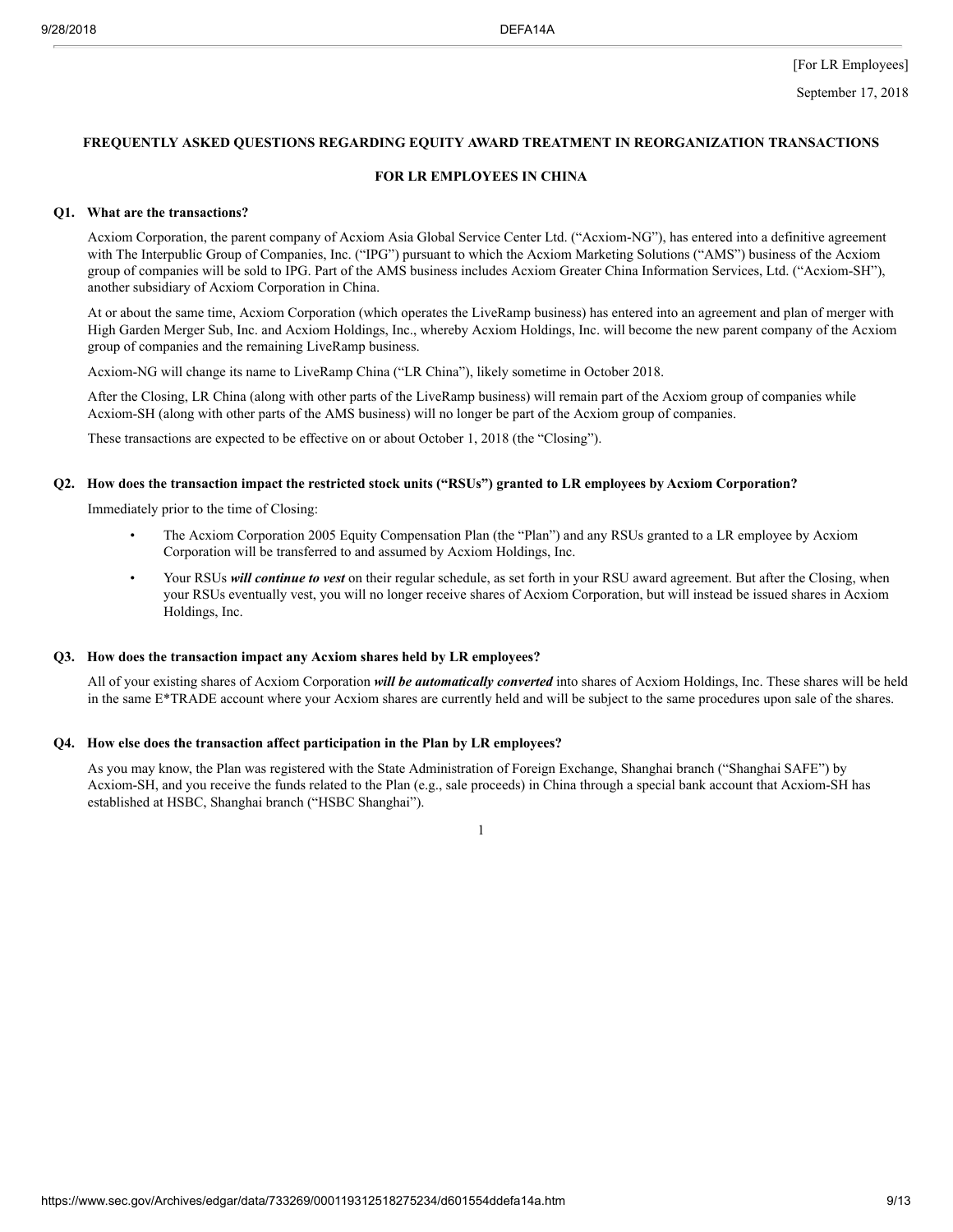Following the transaction, Acxiom-SH will need to de-register the Plan with Shanghai SAFE, and close its special bank account at HSBC Shanghai. Acxiom-NG does not currently have its own registration with Shanghai SAFE or a separate bank account with HSBC Shanghai, so it will need to re-register the Plan with SAFE, Nantong branch ("Nantong SAFE"), and establish a new, special bank account with a designated bank in China (the "Designated Bank").

#### Q5. How long will it take to de-register the Plan with Shanghai SAFE and re-register the Plan with Nantong SAFE?

It is currently anticipated that it will take approximately 2-4 months to (i) close the account with HSBC Shanghai, (ii) de-register the Plan with Shanghai SAFE, (ii) re-register the Plan with Nantong SAFE, and (iii) establish a new bank account with the Designated Bank. Once the HSBC Shanghai account is closed, no funds related to the Plan can be received in China until a new account with the Designated Bank has been *established by Acxiom-NG / LR China*.

#### Q6. How will LR employees know when the HSBC Shanghai account is closed and the new account at the Designated Bank is opened?

It is anticipated that the HSBC Shanghai account will be closed sometime before November 1, 2018. However, the exact date depends on various factors. The new account at the Designated Bank cannot be opened until the Plan has been registered with Nantong SAFE. The exact date depends on various factors and it is not anticipated to be opened until sometime in early 2019.

#### **Q7. Will RSUs vest during this time?**

The RSUs will vest as usual during this time and you will be taxed on the value of the shares issued at vesting. Taxes will be withheld from payroll (or by any other method permitted under the Plan and applicable law), per the usual process on vesting of RSUs.

#### **Q8. Can Acxiom shares be sold during this time?**

You will still be able to sell your shares during this time (subject to any applicable insider trading policy or applicable law). However, *you will not* be able to receive proceeds once the HSBC Shanghai account is closed and until Acxiom-NG / LR China has registered the Plan with Nantong SAFE and opened a new account with the Designated Bank. As noted above, the new account with the Designated Bank might not be available *to receive funds until early next year.*

You should also note that you will still be subject to tax when you sell your shares, even if you cannot receive the proceeds, and taxes will be withheld from payroll (or by any other method permitted under the Plan and applicable law), per the usual process on sale.

# Q9. When is the best time for us to sell Acxiom shares in light of the possible delay in receiving sale proceeds during the de-registration and **re-registration process?**

We cannot advise you on the best time to sell your shares. However, if you sell shares after October 12, 2018, it is unlikely that you will be able to receive any sale proceeds until the Plan has been re-registered with Nantong SAFE, and the new account with the Designated Bank has been established and can receive and disburse such funds.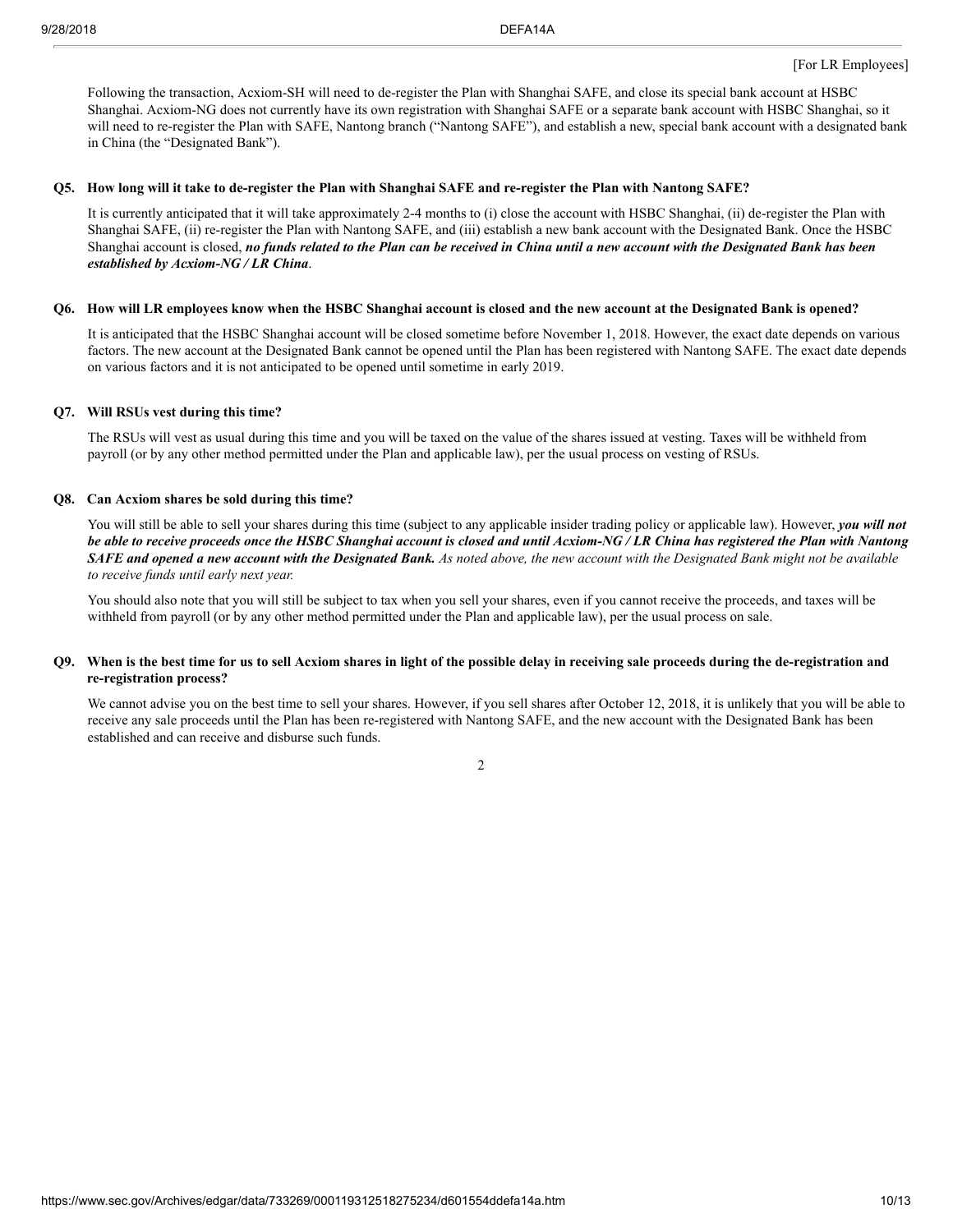# Q10. How will we know when the registration with Nantong SAFE has been completed and the bank account with the Designated Bank has **been established?**

You will receive a notice from LiveRamp US or LR China once the registration has been completed and the Acxiom-NG / LR China special bank account is opened.

# Q11. I have heard that other employees in China are required to sell their Acxiom shares - why are some employees required to sell their **Acxiom shares?**

Because Acxiom-SH will no longer be part of the Acxiom group of companies and has to de-register the Plan with Shanghai SAFE, as described above, employees of Acxiom-SH will no longer be eligible to hold any Acxiom shares and they must sell such shares as soon as possible after the completion of the sale of the AMS business.

# Please sign and return the attached acknowledgement form to Acxiom Asia Global Service Center Ltd. by September 20, 2018.

# **If you have any questions about this process, please contact Sasa Zhang ([REDACTED]).**

*[Remainder of page intentionally left blank]*

*[Acknowledgement / Signature page to follow]*

<sup>3</sup>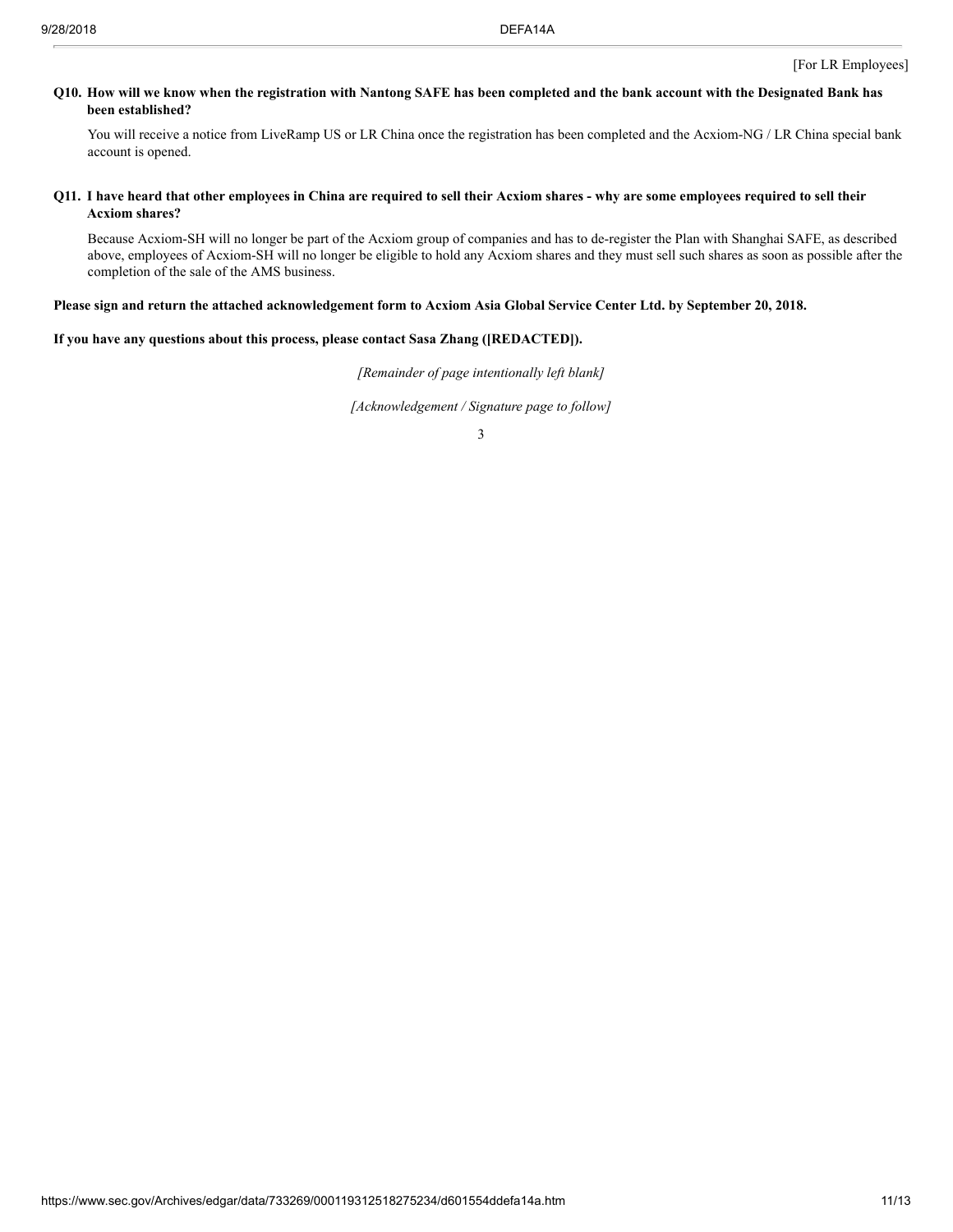# *Forward-Looking Statements*

This communication contains forward-looking statements within the meaning of Section 27A of the Securities Act of 1933, as amended, and Section 21E of the Securities Exchange Act of 1934, as amended. Forward-looking statements generally relate to future events, including the timing of the proposed transaction and other information related to the proposed transaction. In some cases, you can identify forward-looking statements because they contain words such as "may," "will," "should," "expects," "plans," "anticipates," "could," "intends," "target," "projects," "contemplates," "believes," "estimates," "predicts," "potential" or "continue" or the negative of these words or other similar terms or expressions that concern the proposed transaction and our expectations, strategy, plans or intentions regarding it. Forward-looking statements in this communication include, but are not limited to, (i) our expectations regarding the timing, completion and expected benefits of the proposed transaction, (ii) our plans, objectives and intentions with respect to our future operations, our customers and our market, and (iii) the expected impact of the proposed transaction on our business. Our expectations and beliefs regarding these matters may not materialize, and actual results in future periods are subject to risks and uncertainties that could cause actual results to differ materially from those projected. These risks include the risk that the transaction may not be completed in a timely manner or at all; the effect of the announcement or pendency of the transaction on our business relationships, results of operations and business generally; risks that the proposed transaction disrupts current plans and operations; and general market, political, economic and business conditions. The forward-looking statements contained in this communication are also subject to other risks and uncertainties, including those more fully described in our filings with the Securities and Exchange Commission, including our Annual Report on Form 10-K for the period ended March 31, 2018. The forwardlooking statements in this communication are based on information available to Acxiom as of the date hereof.

We undertake no obligation to update the information contained in this document or any other forward-looking statement.

# *Additional Information and Where to Find It*

Acxiom will file relevant materials with the Securities and Exchange Commission (the "SEC") in connection with the proposed transaction, including a proxy statement on Schedule 14A. Under the proposed terms, promptly after filing its proxy statement with the SEC, Acxiom will mail or otherwise make available the proxy statement and a proxy card to each stockholder entitled to vote at the annual meeting relating to the proposed transaction. ACXIOM STOCKHOLDERS AND OTHER INVESTORS ARE ADVISED TO CAREFULLY READ THESE MATERIALS (INCLUDING ANY AMENDMENTS OR SUPPLEMENTS THERETO) AND ANY OTHER RELEVANT DOCUMENTS FILED WITH THE SEC IN RESPECT OF THE PROPOSED TRANSACTION WHEN THEY BECOME AVAILABLE, AS THOSE DOCUMENTS WILL CONTAIN IMPORTANT INFORMATION ABOUT THE PROPOSED TRANSACTION AND THE PARTIES TO THE PROPOSED TRANSACTION. Acxiom stockholders and other investors may obtain free copies of the proxy statement and other relevant materials in connection with the proposed transaction (when they become available), along with other documents filed by Acxiom with the SEC, at the SEC's website (http://www.sec.gov).

The directors and executive officers of Acxiom may be deemed to be participants in the solicitation of proxies from the stockholders of Acxiom in connection with the proposed transaction. Information regarding the interests of these directors and executive officers in the transaction described herein will be included in the proxy statement described above. Additional information regarding Acxiom's directors and executive officers is also included in Acxiom's proxy statement for its 2018 Annual Meeting of Stockholders, which was filed with the SEC on August 24, 2018. This document is available free of charge as described in the preceding paragraph.